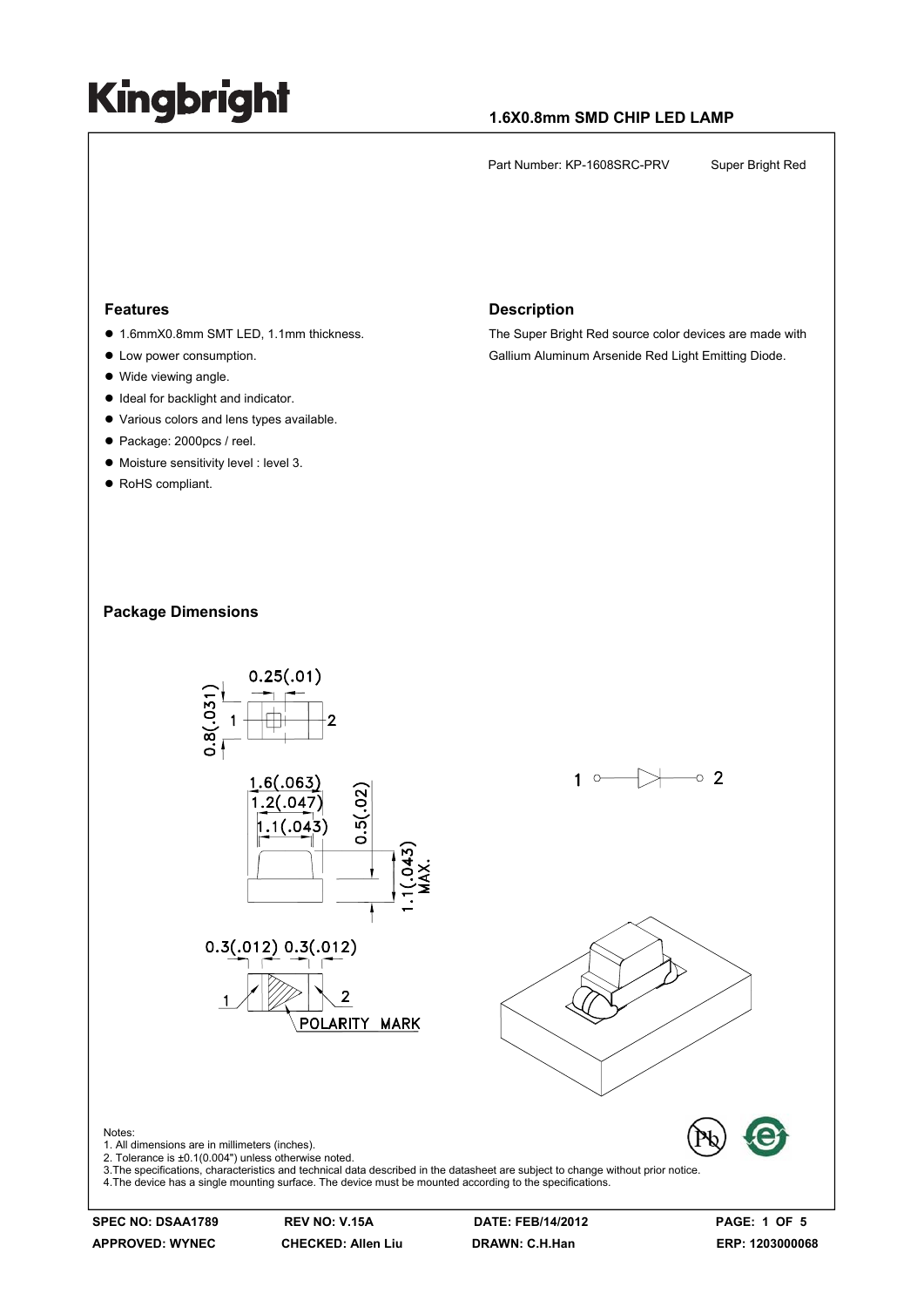#### **Selection Guide**

| ociocion caiuc |                           |                    |                        |       |                      |  |  |  |
|----------------|---------------------------|--------------------|------------------------|-------|----------------------|--|--|--|
| Part No.       | <b>Dice</b>               | Lens Type          | Iv (mcd) [2]<br>@ 20mA |       | Viewing<br>Angle [1] |  |  |  |
|                |                           |                    | Min.                   | Typ.  | 201/2                |  |  |  |
| KP-1608SRC-PRV | Super Bright Red (GaAlAs) | <b>Water Clear</b> | 55                     | 100   | $120^\circ$          |  |  |  |
|                |                           |                    | $*12$                  | $*30$ |                      |  |  |  |

Notes:

1. θ1/2 is the angle from optical centerline where the luminous intensity is 1/2 of the optical peak value.

2. Luminous intensity/ luminous Flux: +/-15%.

\* Luminous intensity value is traceable to the CIE127-2007 compliant national standards.

### **Electrical / Optical Characteristics at TA=25°C**

| Symbol              | <b>Parameter</b>         | <b>Device</b>    | Typ. |        |     |    | Max.                | <b>Units</b> | <b>Test Conditions</b> |
|---------------------|--------------------------|------------------|------|--------|-----|----|---------------------|--------------|------------------------|
| λpeak               | Peak Wavelength          | Super Bright Red | 660  | $*655$ |     | nm | $IF=20mA$           |              |                        |
| <b>AD [1]</b>       | Dominant Wavelength      | Super Bright Red | 640  | $*640$ |     | nm | $IF=20mA$           |              |                        |
| $\Delta\lambda$ 1/2 | Spectral Line Half-width | Super Bright Red | 20   |        |     | nm | $IF=20mA$           |              |                        |
| C                   | Capacitance              | Super Bright Red | 45   |        |     | рF | $V_F = 0V$ ; f=1MHz |              |                        |
| VF [2]              | <b>Forward Voltage</b>   | Super Bright Red | 1.85 |        | 2.5 | v  | $IF=20mA$           |              |                        |
| <b>IR</b>           | Reverse Current          | Super Bright Red |      |        | 10  | uA | $V_R = 5V$          |              |                        |

Notes:

1.Wavelength: +/-1nm.

2. Forward Voltage: +/-0.1V.

\* Wavelength value is traceable to the CIE127-2007 compliant national standards.

### **Absolute Maximum Ratings at TA=25°C**

| <b>Parameter</b>             | <b>Super Bright Red</b>              | <b>Units</b> |  |  |
|------------------------------|--------------------------------------|--------------|--|--|
| Power dissipation            | 75                                   | mW           |  |  |
| DC Forward Current           | 30                                   | mA           |  |  |
| Peak Forward Current [1]     | 155                                  | mA           |  |  |
| Reverse Voltage              | 5                                    | v            |  |  |
| <b>Operating Temperature</b> | -40°C To +85°C                       |              |  |  |
| Storage Temperature          | -40 $^{\circ}$ C To +85 $^{\circ}$ C |              |  |  |

Note:

1. 1/10 Duty Cycle, 0.1ms Pulse Width.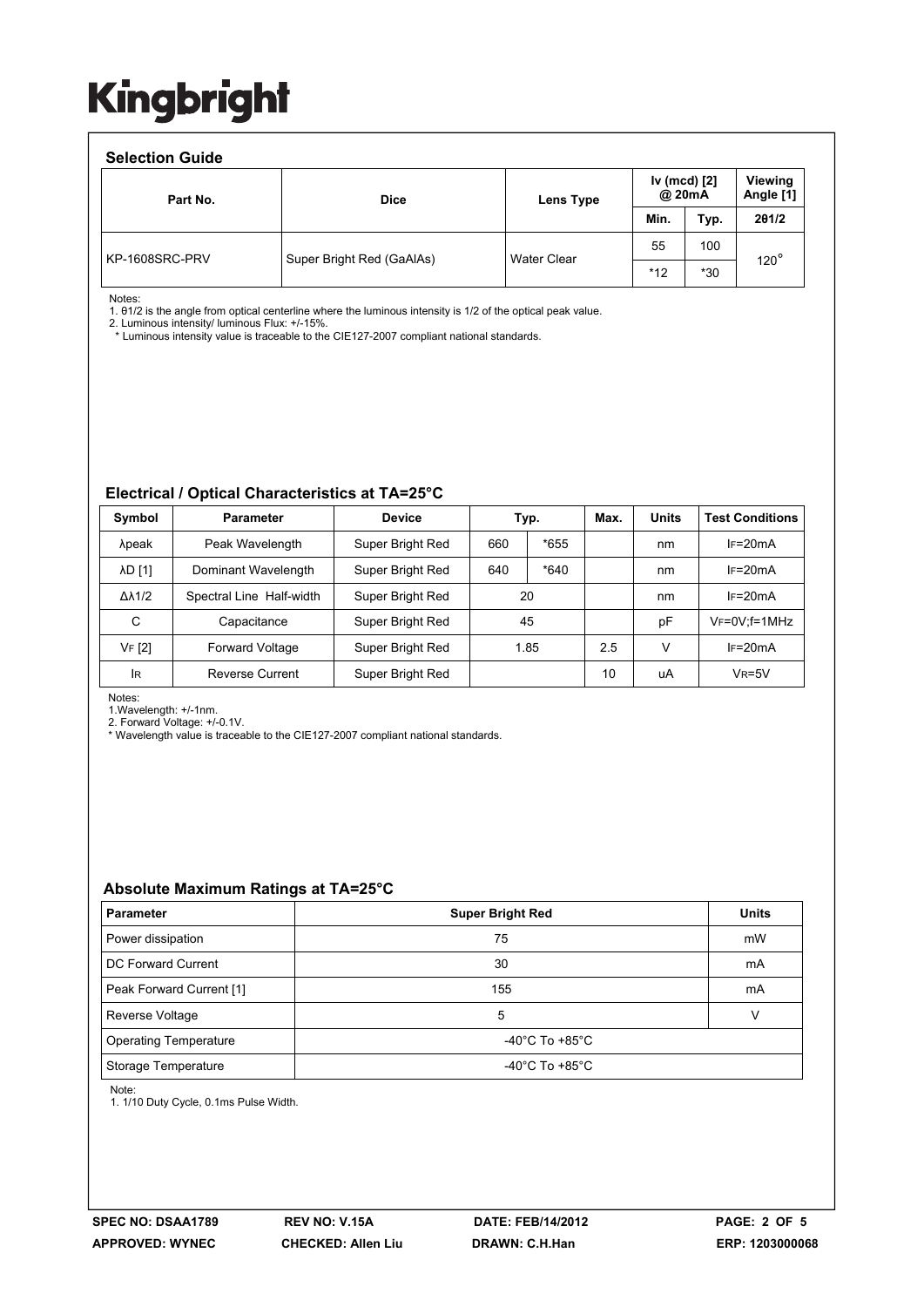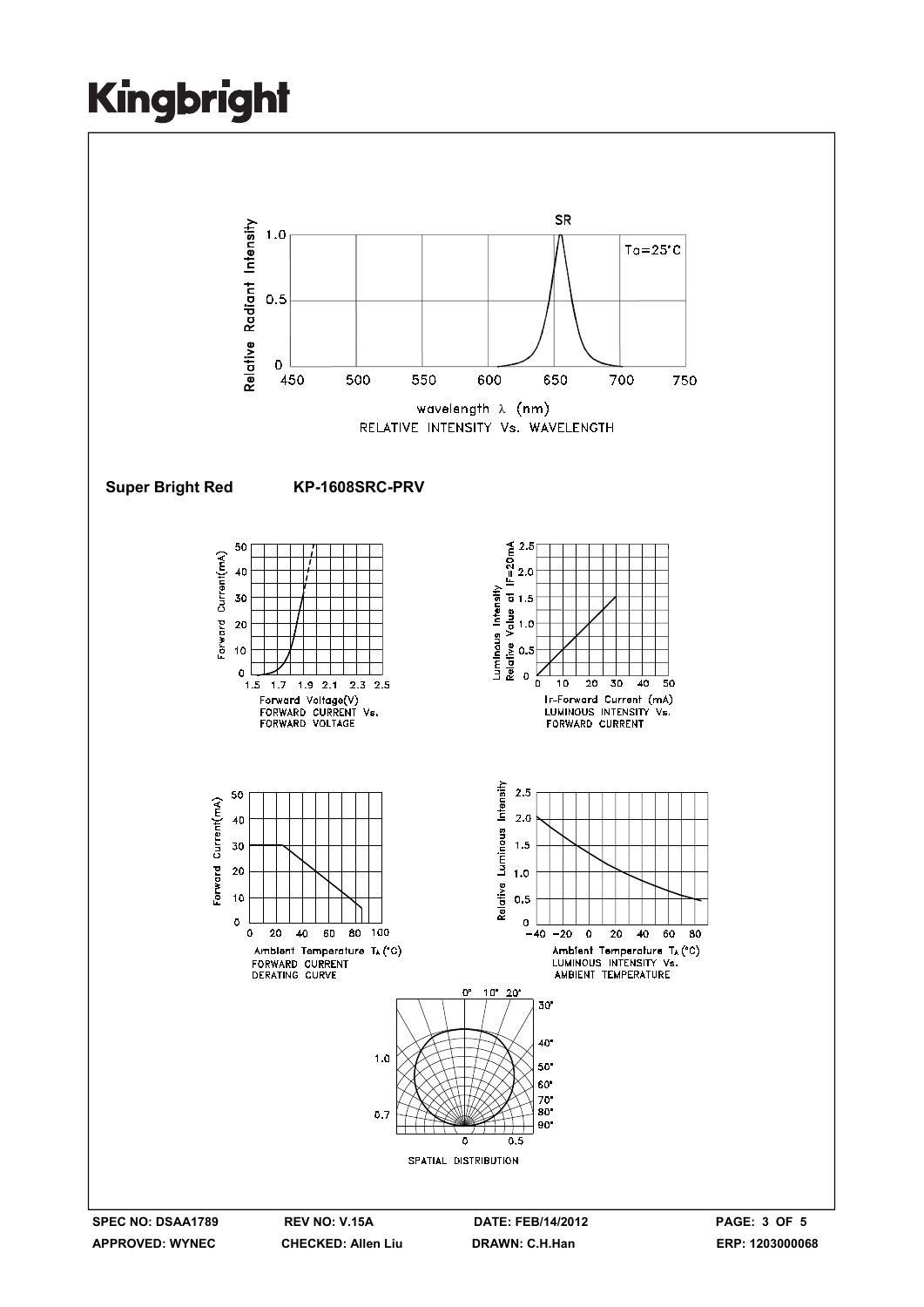### **KP-1608SRC-PRV**

**Reflow soldering is recommended and the soldering profile is shown below. Other soldering methods are not recommended as they might cause damage to the product.**